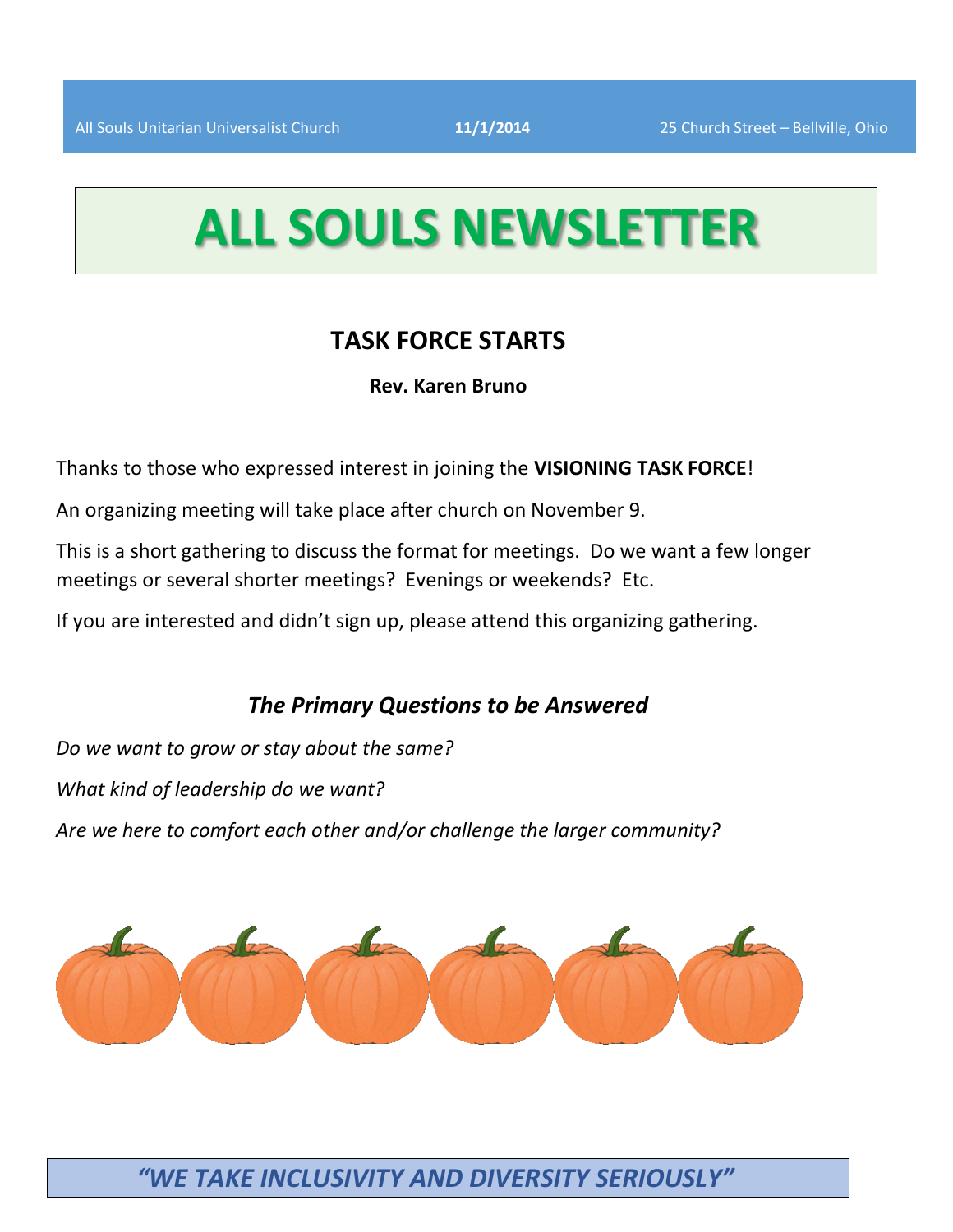# **MESSAGES FROM THE BOARD**

#### **…from Glenn Myers, President**

### **Financial Stewardship for UU Churches in the 21st Century**

I attended an all-day seminar held at the UU Church of Akron on Saturday, October 18.

The seminar was sponsored by the Ohio Meadville District (OMD) of the UU Association of Congregations in North America (UUA). The UUA is the source of the magazine, "UU World", which is received by All Souls members. The OMD includes our own All Souls Church and 45 other UU Congregations in Ohio, West Virginia, Western Pennsylvania and Western New York State.

The seminar was designed to provide interaction among leaders of UU Churches in the OMD. The subject was "Financial Stewardship". Participants included representatives from the largest UU Churches in the district (Columbus) to one of the smallest (All Souls of Bellville).

I heard about many plans and methods used in persuading Congregations to support their churches and the principles of Unitarian Universalism. When all reports and discussions were considered and boiled down, the most effective approach seemed to be direct, honest communications between Congregation Members and their leaders.

Being a recognized UU Church, All Souls is creedless - but not needless! That is to say, All Souls does not require its members to contribute a particular amount of money, but the church does have bills to pay. The basic expenses include utilities, insurance, maintenance of our beautiful, historic building, paying guest speakers, musicians, church secretary, part-time Minister and incidentals.

All Souls has a relatively low budget because there is no building mortgage and a full time Minister is not employed. However, since our membership is small, the financial responsibilities fall on fewer individuals.

So, you ask, "How much should I contribute per year?" The short answer is "nothing", because contributions are voluntary and up to you. However, most members do contribute because they want to.

To determine the amount of your "fair share", divide the amount of the church budget by the number of members. Then decide if that amount is more or less than you can give or want to give.

Whatever you decide to contribute will be deeply appreciated by the Board and will be used democratically for the good of your church.

### **…from Ann Kilgore, Vice President**

The Committee on Ministries has been re-established and is ready to listen to comments, suggestions and respectful complaints. This committee consists of a Behavioral Covenant and Covenant of Respectful Relations. We will listen with an open mind to the opinions, ideas and concerns of others, and we will respond with thoughtfulness and sensitivity. We will honor the confidentiality and private disclosures of others. You may contact Ann Kilgore, Sandy Macpherson or Linda Wilson to present any issues you feel may need addressed.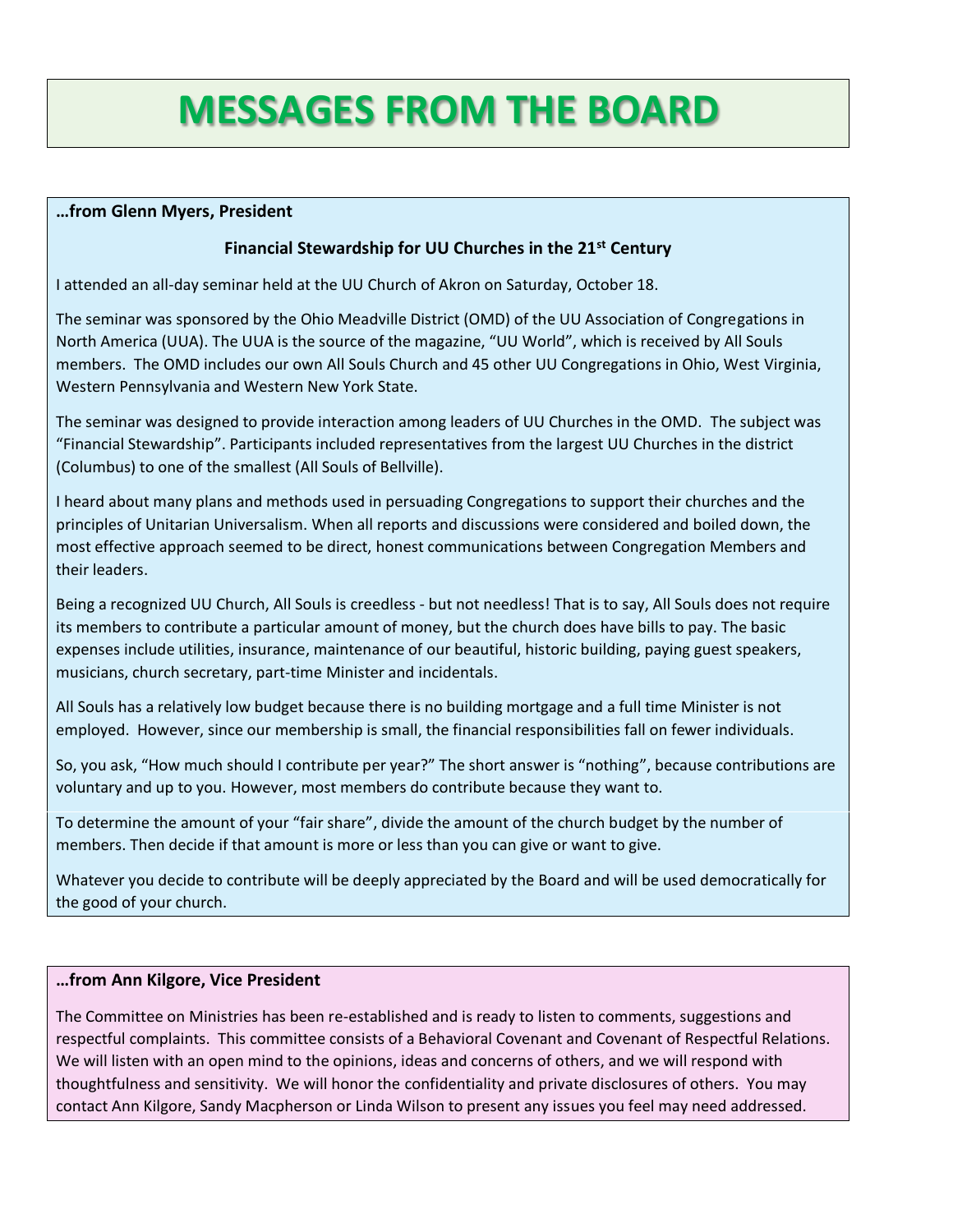### **...from Joanne Gillum, Treasurer**

### **SEPTEMBER 2014 REPORT**

### **SEPTEMBER TREASURER'S REPORT**

|                       | <b>September</b> | $Y-T-D$  |
|-----------------------|------------------|----------|
| Income:               |                  |          |
| Pledges               | 1,945.00         | 6,986.00 |
| <b>Offerings</b>      | 323.00           | 1,495.11 |
| Kenya Coin Collection | 73.50            | 250.31   |
| <b>Rummage Sale</b>   | 0.00             | 900.50   |
| Recycle               | 0.00             | 61.38    |
| Total                 | $*$<br>2,341.50  | 9,693.30 |
| <b>Expenses:</b>      | 2,834.01         | 9,232.05 |
| Difference:           | (492.51)         | 461.25   |

\* A monthly income of \$3,064.33 is required in order to meet annual expenses of \$36,772.00

### **SEPTEMBER PLEDGE REPORT**

| <b>Total members</b><br><b>Total pledges</b> | 27<br>21         | Average Attendance | 52 |
|----------------------------------------------|------------------|--------------------|----|
|                                              | <b>September</b> | $Y-T-D$            |    |
| <b>Amount Pledged</b>                        | 1,659.00         | 6,245.00           |    |
| <b>Amount Received</b>                       | 1,945.00         | 6,986.00           |    |
| Variance                                     | $+286.00$        | $+741.00$          |    |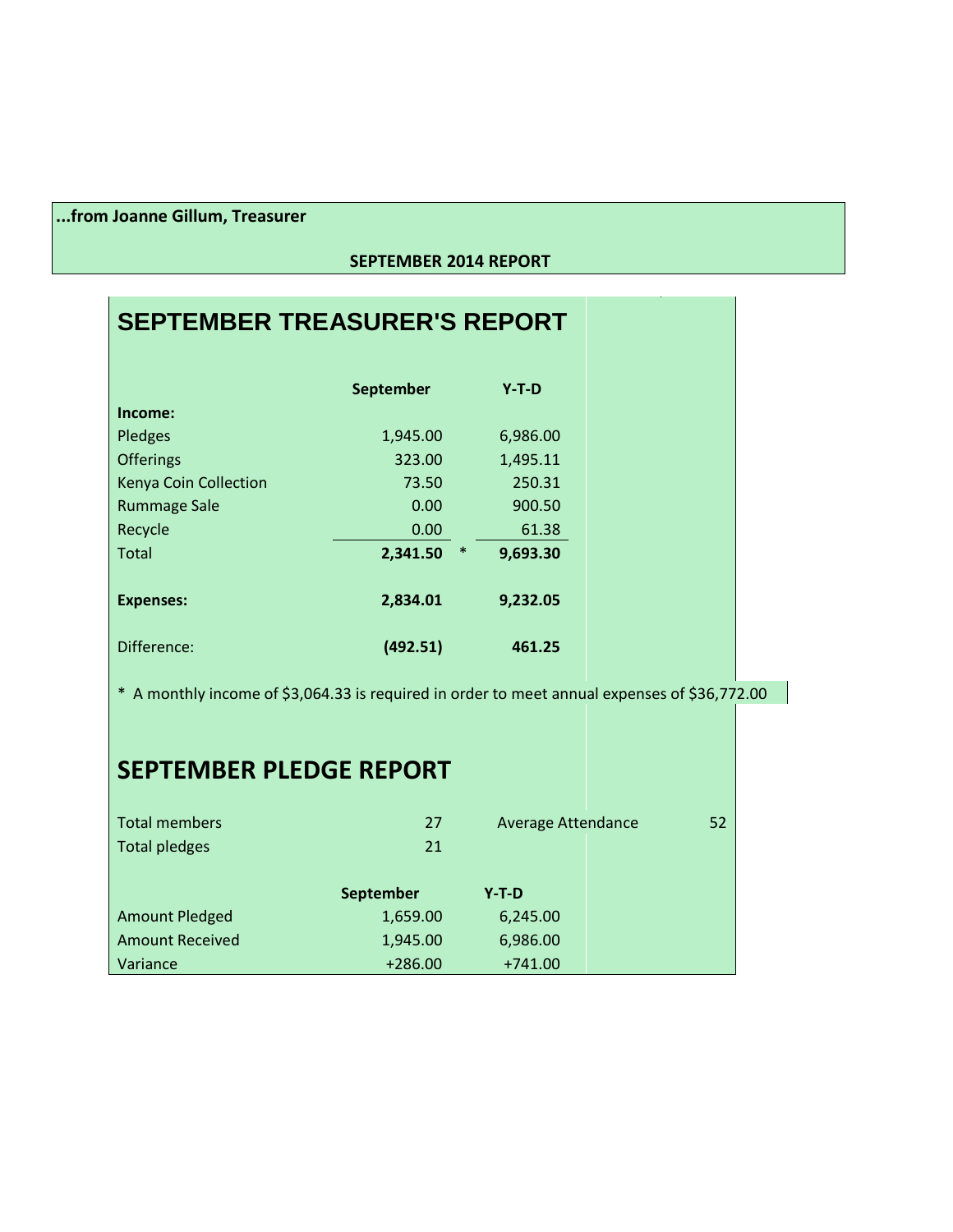### **…from Bruce Kilgore, Fellowship Trustee**

You all have a great opportunity to help with our next money-making event. Our annual Holiday Bazaar, Luncheon and Bake Sale! Many levels of help and/or contributions are needed. If you have already signed up, thank you! Three days of help are needed…..

Saturday, Nov. 1 from 3:00 pm - ?.....We will start the afternoon making Buckeyes and peanut butter ball rollers and chocolate dippers are requested. After making Buckeyes, let's order pizza and then start on hard tack candy. Cutters of candy and powdered sugar sifters would be a big help. I will do all the cooking. If candy making isn't your idea of a good time, we could use one or two people to wrap silverware in napkins.

On Sunday, Nov. 2…..Please bring evergreens and pine cones for Holiday Swag making after coffee hour. Please stay to help if you desire.

Friday, Nov. 7 from 5:00 pm – 8:00 pm: Holiday Bazaar Set-Up Bring your like-new treasures, antiques, collectibles, special clothing or other items that could make nice gifts. Any donated food items for the lunch or bake sale may be brought to the church on this evening.

Saturday, Nov. 8 from 9:00 am – 2:00 pm…..Pie cutters, dish washers, food servers, clean-up people, etc. are needed in the kitchen and bazaar. Please see the sign-up sheet for times. Monetary donations may be made for supplies, food and advertising expenses. We would like to make available someone for lunch take-out delivery.

We hope to see you there for one of these times!

Sunday, Nov. 30…The Pot Luck this month will be a Baked Potato Bar. The church will furnish the baked potatoes, and a sign-up sheet will be circulated for the toppings.

### **…from Reed Richmond, Social Action Trustee**

We had a lively meeting on the first Tuesday of October at 7:00 pm.

The group thought that having a social action night with "Candles for Peace" would be a nice event. We will try to find a date to organize that. Would a summer night work better for most? This is something we would announce in all the area papers. The last time I went to an event like this in Bellville, it was well attended.

We thought it would be fun to have peace signs at the 13 & 97 intersection. What days would work for most people: weekdays? Saturdays? Sundays from 11 am to 1 p.m.? Signs can be made for "Honk for Peace" or whatever you'd like to hold.

One of the items that came up was what has happened to our FINCA fund. The answer came in the mail that week. The FINCA Bank is asking for more donations, of course, but our original \$5,000.00 is still in the bank and being loaned out to women around the world to start their own businesses to support their families and help their communities. They pay back the loan, and it continues to another woman in need.

I am still dragging my feet on getting information about becoming a Welcoming Church, but I hope to have that in hand soon and presented to the Board.

One last item: We have heavy blank white boards downstairs to draw signs on. We are looking for a couple of hardy souls to stand on the corner of 97 & 13 and 97 & Bell Street to wave people into the Bazaar and Luncheon on November 8 from 10 am to Noon. Of course, we still have to make up the signs, too. Let me know if you can help! (see Reed)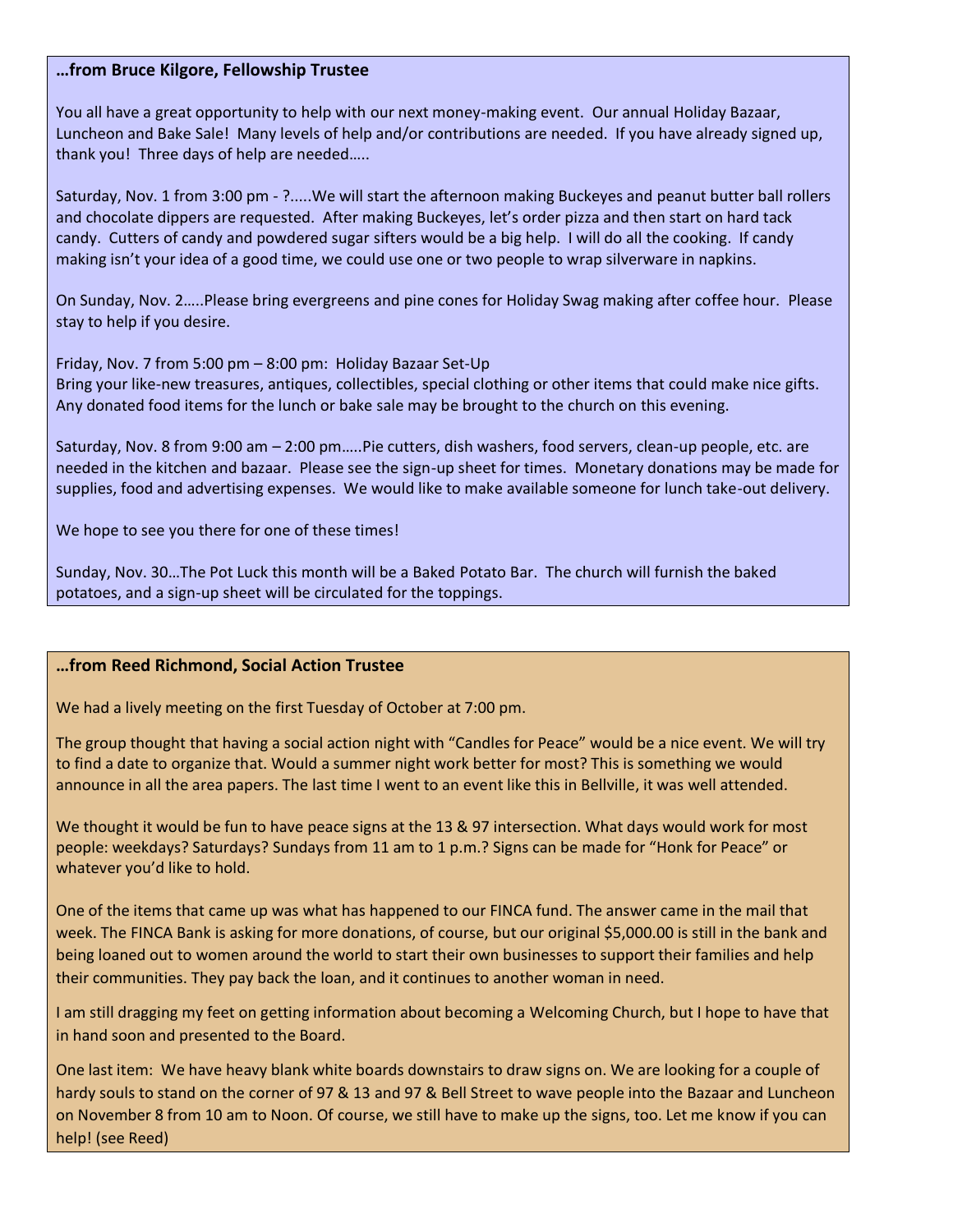### **…from Chuck Rhodes, Building & Maintenance Trustee**

The fall work day was held on Saturday, October 11, beginning at 8:30 am with coffee and donuts and ending at noon. 13 volunteers completed 12 jobs. I want to thank everyone who participated. Though everyone worked hard, I want to recognize Jay Gilbert, who painted the vestibule. This was on the list of proposed maintenance projects and suggests that we may be able to complete some of these ourselves.

With the flu season coming, it is important that we sanitize the nursery on a regular basis. If anyone would like to volunteer for this project please let me know. Regarding the proposed maintenance projects, I will be obtaining cost estimates for each project with the idea in mind that in 5 years we will be celebrating the 125<sup>th</sup> birthday of the church building; and, hopefully, some of these improvements will be completed.

We have several months before we can begin the construction of a new church sign. Send me your ideas/suggestions on the design of the sign or its location by November 15. At that time, a meeting will be scheduled to begin the process of design recommendations, cost estimates and board/congregational approval.



**…from Judy Shaffer, Pastoral Care Trustee**

### **PASTORAL CARE DUTIES**

Teasha Sprague is assisting with the Pastoral Care Duties. If you cannot reach Judy, please contact Teasha at 440-622-1611.

### **Please contact Judy Shaffer for the following areas of Pastoral Care:**

- coordination of welcome and follow up with visitors
- coordination of cards and visits to shut-ins
- gathering of concerns about members: health, family and individual issues
- organizing a list of members willing to do visits when needed
- coordination of general contact and check-ins with members and friends

**Please contact Rev. Karen Bruno for the following areas of Pastoral Care:**

- significant life changes: divorce, serious illness, hospitalization, surgery, a close friend or family member dies or is hospitalized
- you are experiencing some kind of loss, stress or minor mental health concern
- you are spiritually or emotionally searching and want a listening ea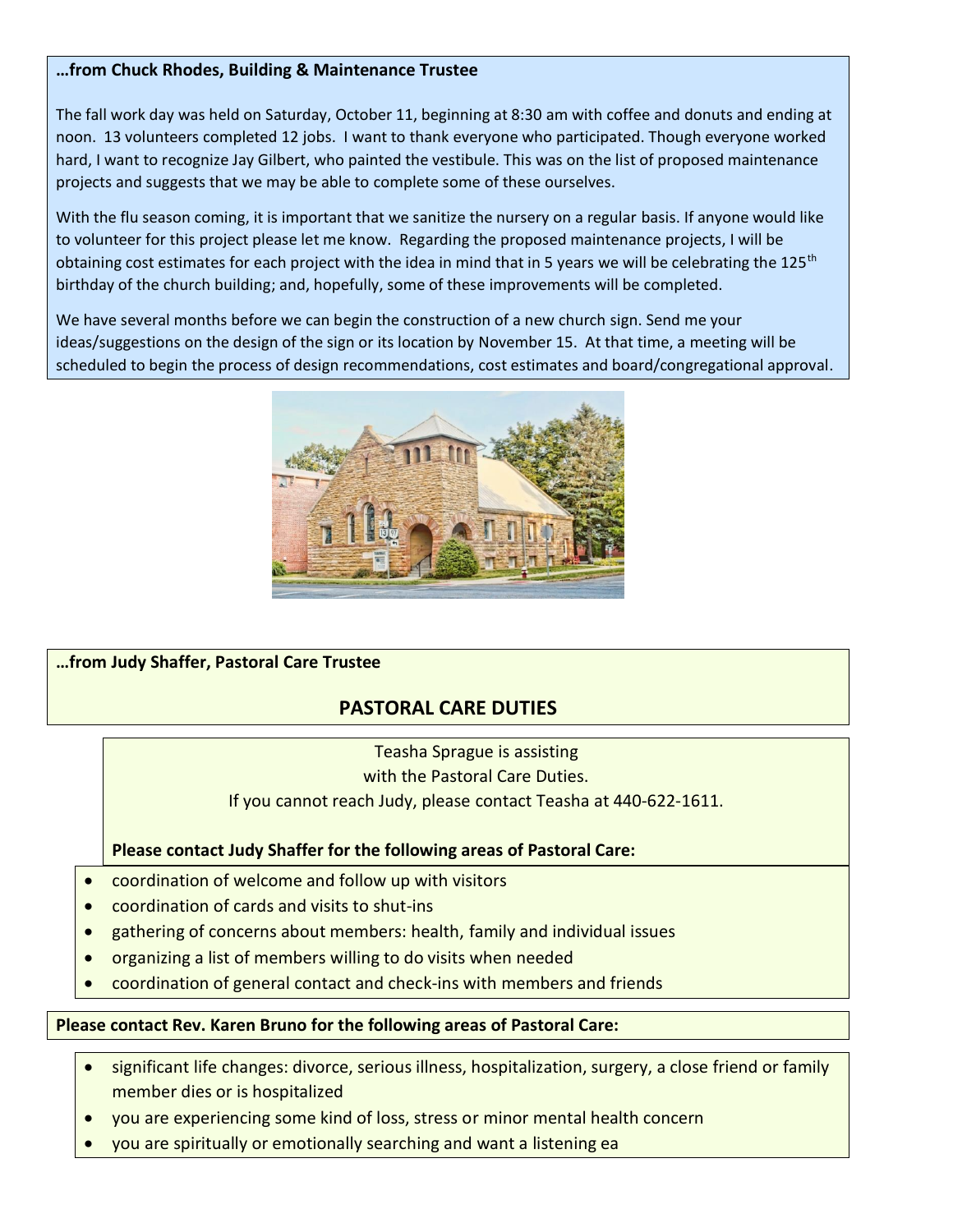### **…from Liz Hansen, Religious Education Trustee**

Adult Religious Education just wrapped up its video & discussion on Islam. From what I've heard, it was a very interesting and lively class. The two DVDs used are available for members and friends to borrow.

Starting November 2 @ 9:00 am, the adults will use the book "Lifecraft: The Art of Meaning in the Everyday", written by Forrest Church, a UU minister, to explore the meaning of life. From a review by "Booklist"…"Lifecraft" is a profoundly moving book that brings to the surface many issues most people think about only when away from the din and clatter of daily living. What is the meaning of life? Where did we come from? Why did we turn up when and where we did? Why are we born only to die? By questioning what life means, Church observes, we try to create meaning. In his view, life becomes a series of works in progress, each not inherently more important than any other, perhaps, but together giving our limited time on Earth form and ultimately a sense of purpose. "Lifecraft" is full of wise and wonderful moments, in which varied and often conflicting sides of life receive their proper due." This is a four-session class. Books are available for sale on the bookshelf at the bottom of the stairs in the Fellowship Hall (used copies range in price from \$4-\$8). The book is rather small and not a difficult read. Please read the first chapter before the first session, if possible. If you need to borrow a book due to financial hardship, please let Liz Hansen know.

The youth will continue their once a month Religious Education, which runs during our worship service on Sundays. The younger children will continue with the Dr. Seuss Curriculum and the older children with "Popcorn Theology", using popular movies to explore UU principles.

If you have any ideas for religious education or would like to lead/facilitate a class, please let Liz know!

### **Bromfield's Thoughts on Thankfulness…submitted by Ann Kilgore**

**Well-loved American novelist, Louis Bromfield, wrote this prayer for the Thanksgiving Season.**

 Oh Lord, I thank you for the privilege and gift of living in a world filled with beauty and excitement and variety.

 I thank you for the gift of loving and being loved, for the friendliness and understanding and beauty of the animals on the farm and in the forest and marshes, for the green of the trees, the sound of a waterfall, the darting beauty of the trout in the brook.

 I thank you for delights of music and children, of other men's thoughts and conversation and their books to read by the fireside or in bed with the rain falling on the roof or the snow blowing past outside the window.

 I thank you for the beauties of the four seasons and of the churches and the houses built by fellow men that stand throughout the centuries as monuments to man's aspirations and sense of beauty.

 I thank you for the powers of mind which find in the universe an endless and inexhaustible source of interest and fascination, for the understanding of so many elements which make life precious.

 I thank you for all the senses you have bestowed upon me and for the delights which they bring me. I thank you for my body itself which is so wonderful and delightful a mechanism.

 I thank you for the smile on the face of a women, for the touch of a friend's hand, for the laughter of a child, the wagging tail of a dog and the touch of his cold nose against my face.

 I thank you for all these things and many more and above all I thank you for people with all their goodness and understanding which so far outweigh their vices, their envy, their deceits.

Thank you, God, for life itself, without which the universe would have no meaning.

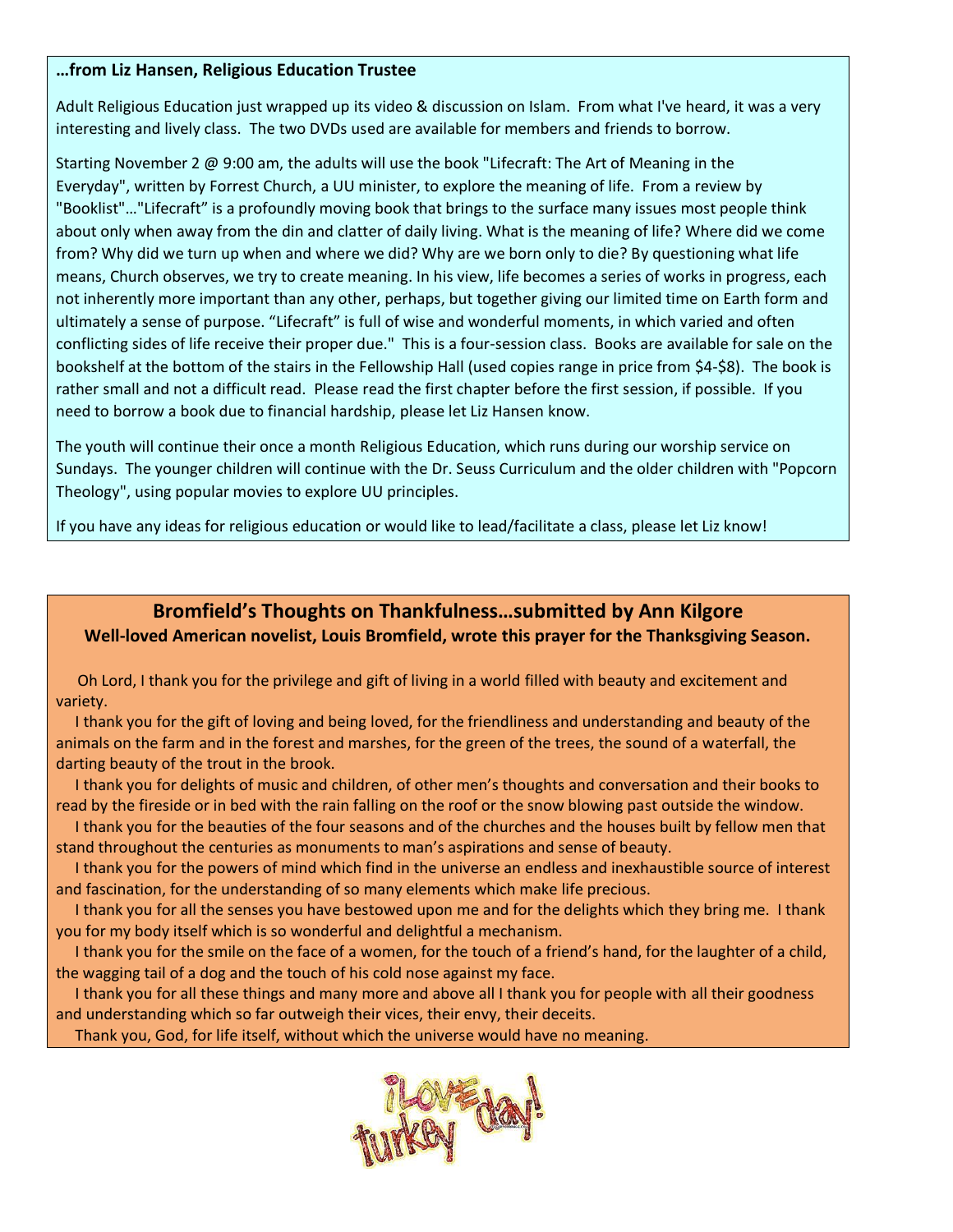### **…from Mandy Waltz, Media, Advertising and Growth Trustee**

I contacted my uncle, who has been in media for many years, for advice. I asked him about getting our name out there by getting more active with rights and campaigns because he is also very active in supporting gay rights. He says, "Marketing can be tricky. One misstep can be blown out of proportion and make other groups avoid ours. So it's good to be careful and do some planning before jumping into a campaign". He says he is willing to help if he can, and he can look into a few things for us if needed."

He wanted to look up our mission statement and asked if we were on Facebook and Twitter and if we had a website. I gave him the Facebook page, and he said it was very good. But, he also said he didn't see the website on the Facebook page. So we need to correct that.

Another good thing is that when he googled churches in Bellville, ours was one of the few to come up! And that's good. But, the web link goes to some other site in Chinese or Japanese or some other language.

I didn't know we had a Twitter account because I'm not on Twitter so I didn't give him that info, but he said that we did good being on Foursquare & Yelp. However, he did find us on Twitter and said "yay! You do have a Twitter account, it's easy and it looks like someone already has FB posts automatically tweeting! @AllSoulsOhio which is great...but, the Twitter account also gives the wrong web address, and that might be where Google is getting it". So, we need to contact Google and get the website they give out for our church changed to the correct one.

I then gave him the correct website address and he said it looked really nice. (Although it's registered with Go Daddy, which is inexpensive, but has a conservative/sexist owner. Might shop around for a host that's more likeminded to our church and inexpensive.)

He said we should be starting with basics before talking about any kind of campaign we might want to start. Get ducks in a row first.

•So we need to put our web address on our Facebook page.

•Put the correct address on Twitter.

•Contact Google so they have our correct web address in the search engine.

•Find a more like-minded host for our website than Go Daddy.

That's it for now.

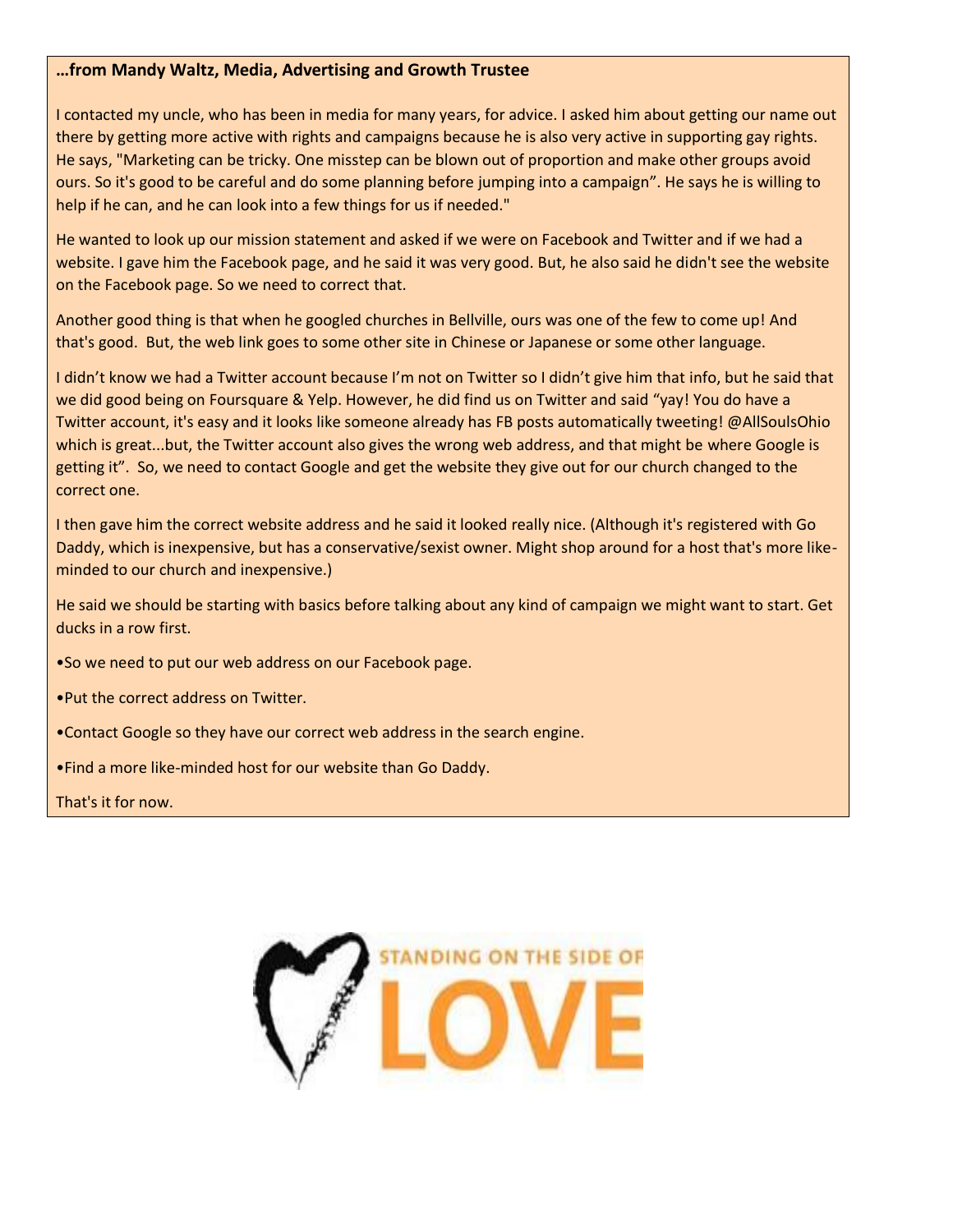### **…from Brian Moore, Pulpit & Worship Trustee**

### **Greetings from the Pulpit Chair**

Time is going by very quickly, and the time to book new speakers for the new year is bearing down. I have been spending a lot of time getting information on our current, past and possible new speakers organized. We will see some of our familiar faces coming back in the first half of the year, but my goal by June is to start to introduce some new speakers and mix it up a little more.

### **Looking into November…..**

**Saturday, November 1** @ 3:00 pm, we will be making candy for the Bazaar.

At 7:00 pm Nov. 1, everyone is invited to a wild and rocking Halloween Party at Jacqueline & Brian Moore's Barn 3072 State Route 430, Mansfield - PH 419-589-7707. Wear a costume, and BYOB and treats to share. Karaoke inside the barn and bonfire and fun music outside.

**Sunday Nov. 2:** Karen Bruno is the speaker - "Moving from Grump to Gratitude". Sandy Macpherson is leading the service and the Trio will provide the music. Reminder, also bring evergreens for swag making.

**Friday, Nov. 7:** 5:00 - 8:00 pm is the set up for the Holiday Bazaar & Luncheon.

**Saturday, Nov. 8:** 9:00 am -2:00 pm Holiday Bazaar & Luncheon.

**Sunday Nov. 9:** Dr. Walter Kania is our speaker, and Joan Richmond is leading the service with the Trio providing the music.

**Sunday Nov.16:** Rev. Karen Bruno is our speaker, and Reed Richmond is leading the service with Ayesha Fry providing the music.

**Sunday Nov. 23:** Glenn Myers is our speaker - "Kokosing History", and Brian Moore is leading the service with the Trio providing the music.

### **Thursday Nov. 27: Happy Thanksgiving!**

**Sunday Nov. 30:** Julia Corbett-Hemeyer is the speaker, and Bruce Kilgore is leading the service with Ayesha Fry providing the music. Also, Kenya Coin Collection and the Potluck Baked Potato Bar.

I was approached by Teasha Sprague and Eric Sargent expressing interest in joining the Pulpit Committee and being service leaders. We will welcome them into the rotation after the first of the year. Thank you!

### **Until next time…Peace, Love and Namaste to All Souls.**

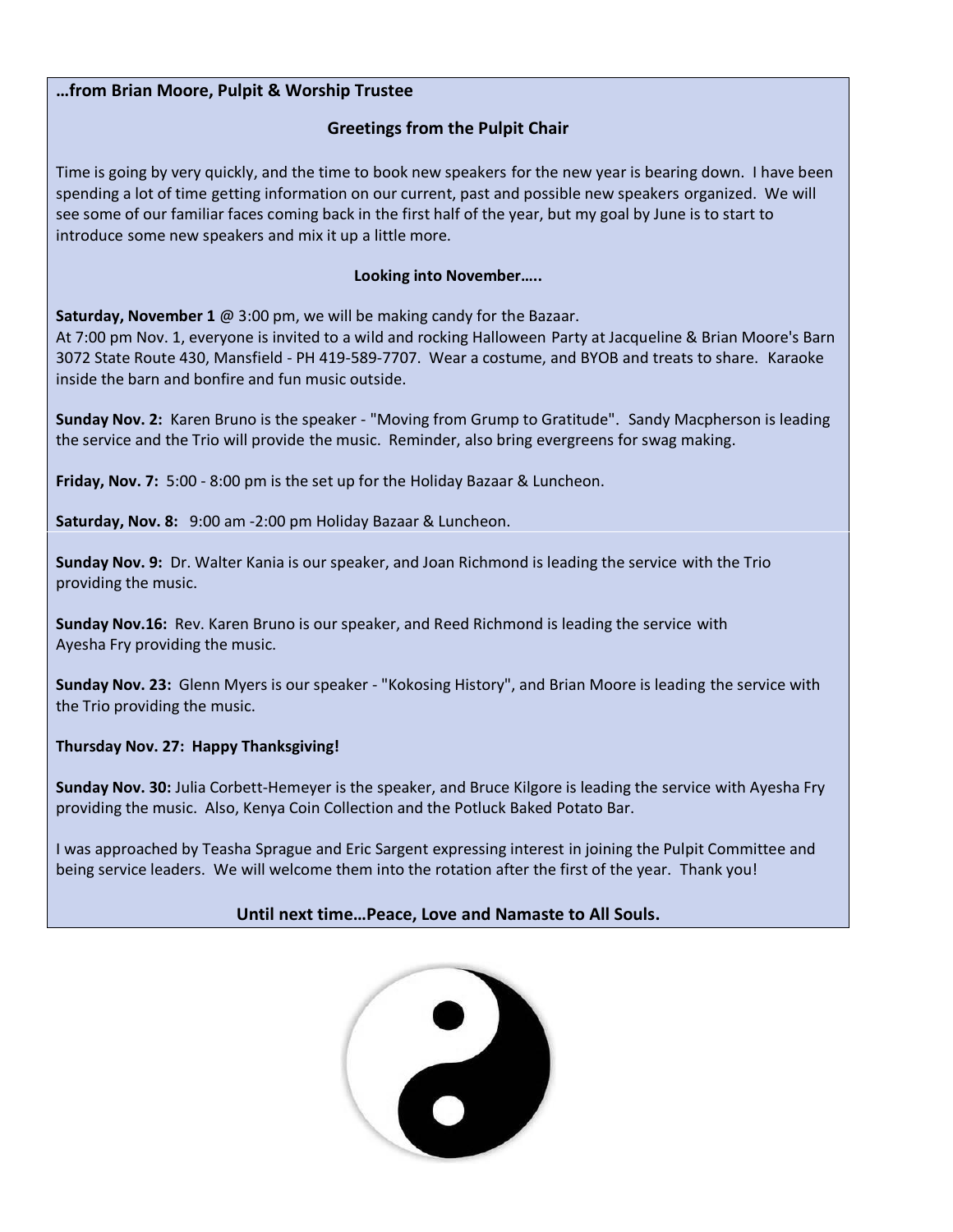### **HOLIDAY BAZAAR & LUNCHEON**

### **SATURDAY, NOVEMBER 8: 9:00 AM – 2:00 PM**

You may have heard a word or two about the Holiday Bazaar on November 8. Here are a few more . . .

This is one of the two biggest fundraisers for the year, so your participation is a must. You can participate in several ways:

- 1. Bring nice items (the kind you would feel good giving to a friend) for the bazaar sale. No dusty, soiled, tattered, not sure if it works items.
- 2. Bring a baked good homemade pies, cookies or candy for the bake sale (specialty breads are fine, too).
- 3. Bring nice (clean) used clothing (anything not sold will go to the BNOC).
- 4. Bring nice (clean) children's clothing.
- 5. Bring yourself as a volunteer to help either with the sales or in the kitchen. We will especially need people after the activities to help with clean-up.

If you bring items for the bazaar, please put a price on every item you bring (this includes ALL clothing items – bonus if you mark sizes!).

When to bring items:

- 1) Bazaar Items
	- Sunday, November 2. In fact, make an effort to bring something Sunday, November 2, and we'll be ahead of the game!
	- Friday, Nov. 7 from 5:00 p.m. 8:00 p.m.
	- Saturday, Nov. 8 from  $8:00$  a.m.  $9:00$  a.m.
- 2) Luncheon/Bake Sale Items: salads, soups, pop, etc.
	- Friday from 5:00 pm 8:00 pm or Saturday morning, Nov. 8, before 9:00 a.m.

GOOD SELLERS: CDs/DVDs/VHSs, current/classic novels & books, kid's toys, board games, power tools, artwork, jewelry and sporting equipment, etc. Remember holiday items like decorations. Mugs are okay if Holidayoriented. Any item in good working condition or in original packaging that would make a good gift is okay.

POOR SELLERS: DO NOT BRING magazines, old textbooks and encyclopedias, items not working at all or completely trashed, or dirty cookware.

NO PRESALES TO MEMBERS: If you are interested in an item you see in advance of the Bazaar, come to the sale and get it. While you are here, you might just want to have lunch, too!

Everything (Bazaar/Bake Sale/Luncheon) will be in the Fellowship Hall.

Clothing in the Children's room.

### Questions?

Ask Bruce Kilgore, Ann Kilgore, Judy Shaffer, Chuck Rhodes, LD Ball, Mike Garber or Reed Richmond. They've worked the last several Bazaars from start to finish.

### THANK YOU!

### Reed Richmond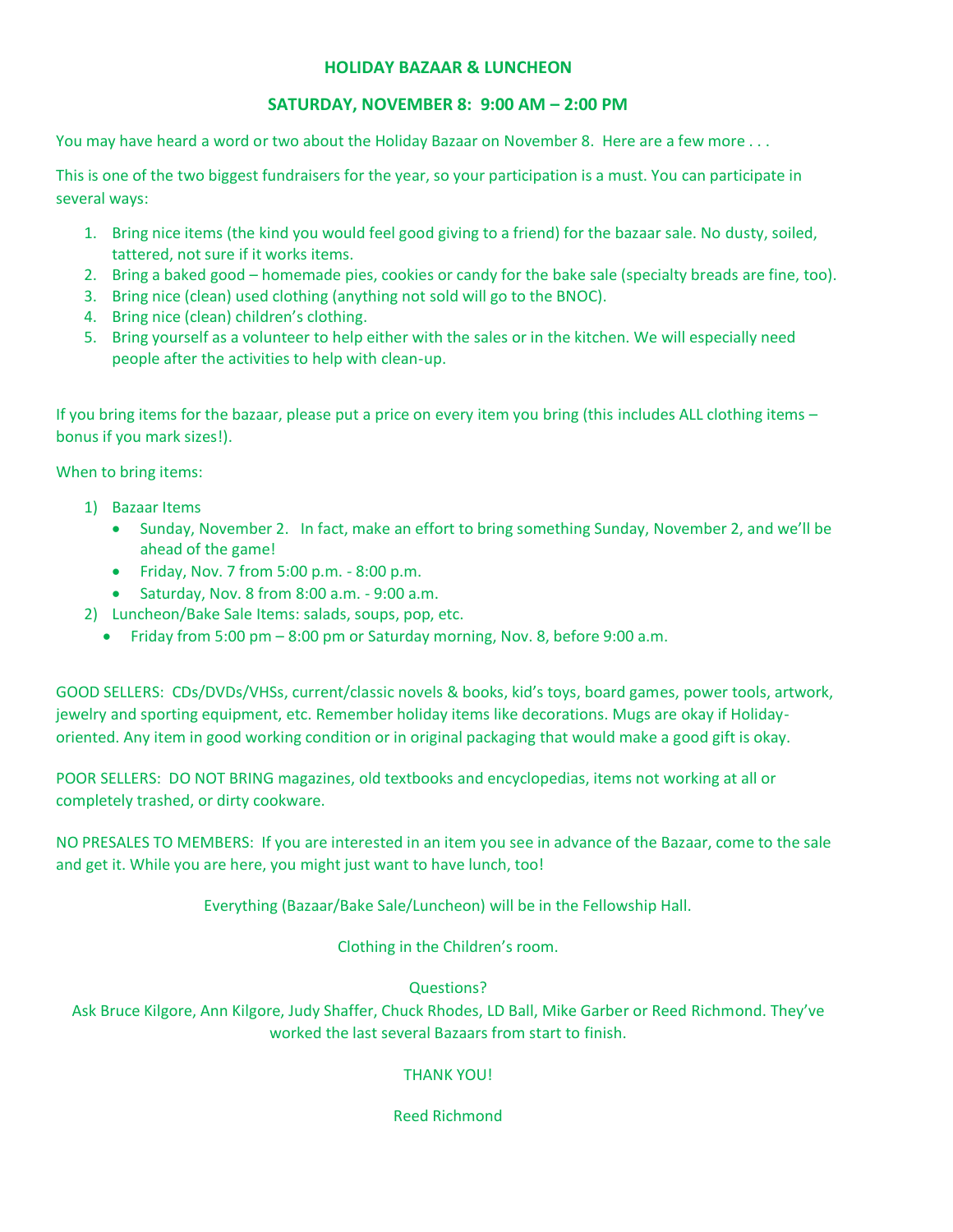### **NOVEMBER LIVING LOTUS ZEN SANGHA SCHEDULE**

**Mon. Nov. 3: 6:30pm-7:30pm (?) Informal Text Group Discussion** *Inside the Grass Hut:* **Chap. 1-3 Relax Coffee Shop, 105 N. Main St., Mansfield**

**Mon. Nov. 10: 6:30pm-8:30pm, Sangha Sit & Dharma Talk All Souls Unitarian Church, 25 Church St., Bellville** 

**Sat. Nov. 15: 8:30am-5pm, Zazenkai (day long retreat) 1016 Cutters Creek Drive, Cleveland**

**Mon. Nov. 24 - NO SITTING (Due to Thanksgiving Travels)**

**EVERYONE IS WELCOME TO PRACTICE WITH US :) (No previous meditation experience is needed.)**

**The church is opened at 6:00 p.m. Please enter from the side door. We meet upstairs***. We would request that you please plan to arrive before 6:30 pm to allow everyone to be settled to begin [sitting](https://sites.google.com/site/livinglotuszensangha/how-to-meditate-zazen)  [Meditation](https://sites.google.com/site/livinglotuszensangha/how-to-meditate-zazen) Zazen at 6:30pm.*

**Loaner meditation cushions (***Zafus & Zabutons***) are available.**

**In addition, for those who prefer or need them, upright church pews are available to sit on during the [sitting meditation \(](https://sites.google.com/site/livinglotuszensangha/how-to-meditate-zazen)***Zazen***) periods.**

**Regular Sittings/Service Schedule**

- *Zazen* **[\(Sitting Meditation\)](https://sites.google.com/site/livinglotuszensangha/how-to-meditate-zazen) - We begin first period of Zazen at 6:30 p.m. (25 minutes)**
- **[Kinhin \(Walking Meditation\)-](https://sites.google.com/site/livinglotuszensangha/walking-meditation-kinhin) Walking meditation, following Zazen (10 minutes)**
- *Zazen* **(Sitting Meditation) - Second period (25 minutes)**
- **Liturgy - [Heart Sutra,](https://sites.google.com/site/livinglotuszensangha/chant-book) chanting and prostrations\*\* (approx. 10 minutes)**
- **[Dharma Talk](http://jijuyuji.org/dharma-talks/) Shared by [Sensei Dean Williams](https://sites.google.com/site/livinglotuszensangha/our-lineage-teacher) (approx. 1 hour)**

**\*\*In Zen and other traditional Buddhist services, there is a lot of bowing. Note that this act in Buddhism has very different meanings than traditional Western associations.** *"In Buddhism it's not divinity we're acknowledging, but our capacity for awakening and the nonduality of existence. It's a spiritual exchange in which we recognize the unique importance of each being in the universe as well as the smallness of the Self."* **Seth Segall - ["Why Do Buddhists Bow?"](http://www.existentialbuddhist.com/2011/04/why-do-buddhists-bow/)**

**Please contact Jackie Moore if you would like more information. Thank you!**